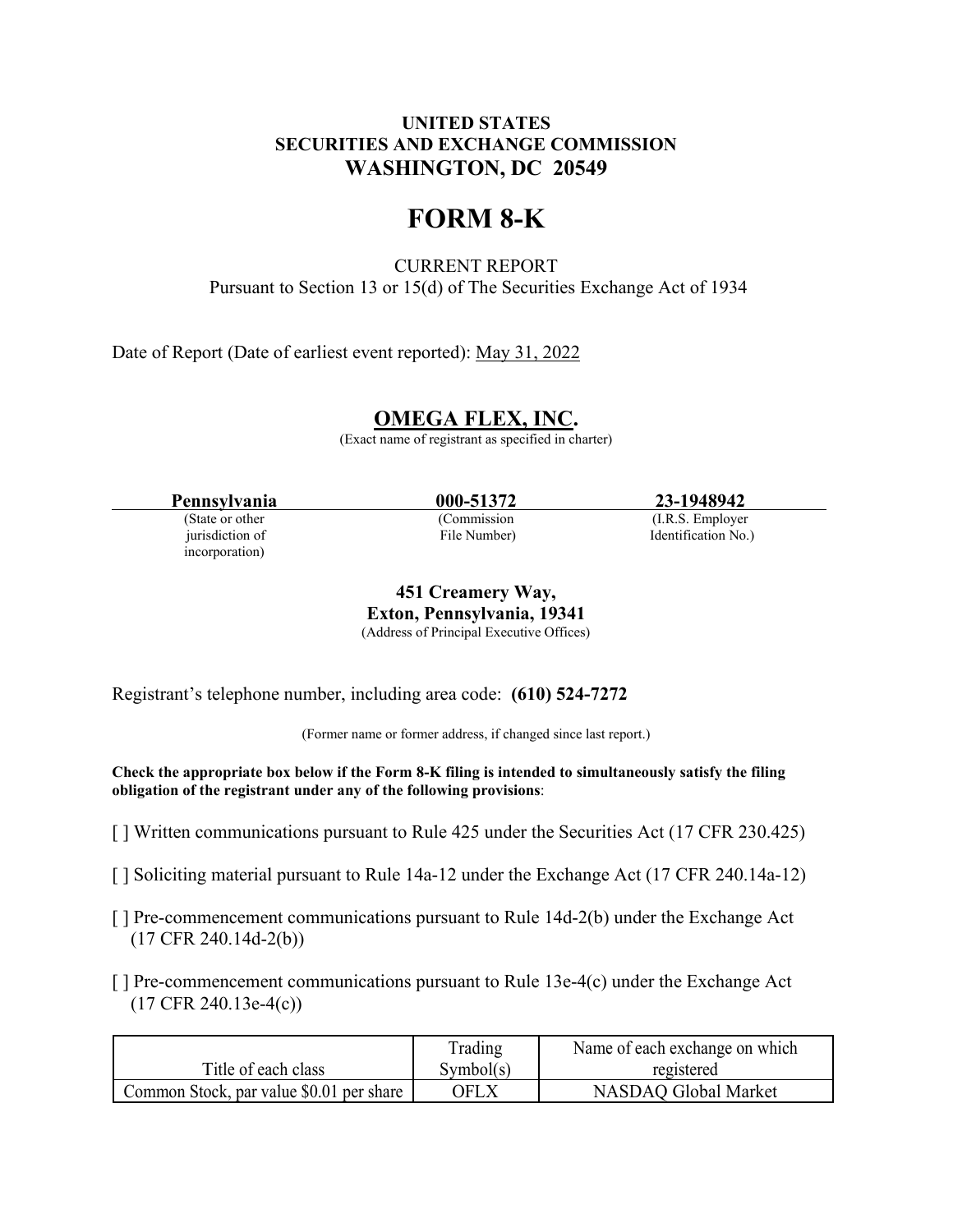*INFORMATION CONCERNING FORWARD-LOOKING STATEMENTS - This report and the exhibit or exhibits attached hereto, contain forward-looking statements within the meaning of the Private Securities Litigation Reform Act of 1995, including, without limitation, statements as to management's good faith expectations and beliefs, which are subject to inherent uncertainties which are difficult to predict, and may be beyond the ability of the Company to control. Forward-looking statements are made based upon management's expectations and belief concerning future developments and their potential effect upon the Company. There can be no assurance that future developments will be in accordance with management's expectations or that the effect of future developments on the Company will be those anticipated by management.*

*The words "believes," "expects," "intends," "plans," "anticipates," "hopes," "likely," "will," and similar expressions identify such forward-looking statements. Such forward-looking statements involve known and unknown risks, uncertainties and other important factors that could cause the actual results, performance or achievements of the Company (or entities in which the Company has interests), or industry results, to differ materially from future results, performance or achievements expressed or implied by such forward-looking statements.*

*Readers are cautioned not to place undue reliance on these forward-looking statements which reflect management's view only as of the date of this Form 8-K. The Company undertakes no obligation to publicly release the result of any revisions to these forward-looking statements which may be made to reflect events or circumstance after the date hereof or to reflect the occurrence of unanticipated events, conditions or circumstances. For additional information about risks and uncertainties that could adversely affect the Company's forward-looking statements, please refer to the Company's filings with the Securities and Exchange Commission, including its Annual Report on Form 10-K for the fiscal year ended December 31, 2021, and the Quarterly Report on Form 10-Q for the period ended March 31, 2022.*

#### **Item 5.02 Departure of Directors or Certain Officers; Election of Directors; Appointment of Certain Officers; Compensatory Arrangements of Certain Officers.**

On May 31, 2022, Omega Flex, Inc. (the "Company") announced that Mark F. Albino, the Company's chief operating officer, is retiring from his executive role effective immediately. Mr. Albino will continue to serve as a director of the Company. Mr. Albino has been instrumental in the strength and growth of the Company from his start in 1996 to the present day.

#### **ITEM 9.01. FINANCIAL STATEMENTS AND EXHIBITS**

- (a) none
- (b) none
- (c) none
- (d) The following documents are filed herewith as exhibits to this Form 8-K:

Exhibit 99.1 – Press Release

104 Cover Page Interactive Data File (embedded within the Inline XBRL document)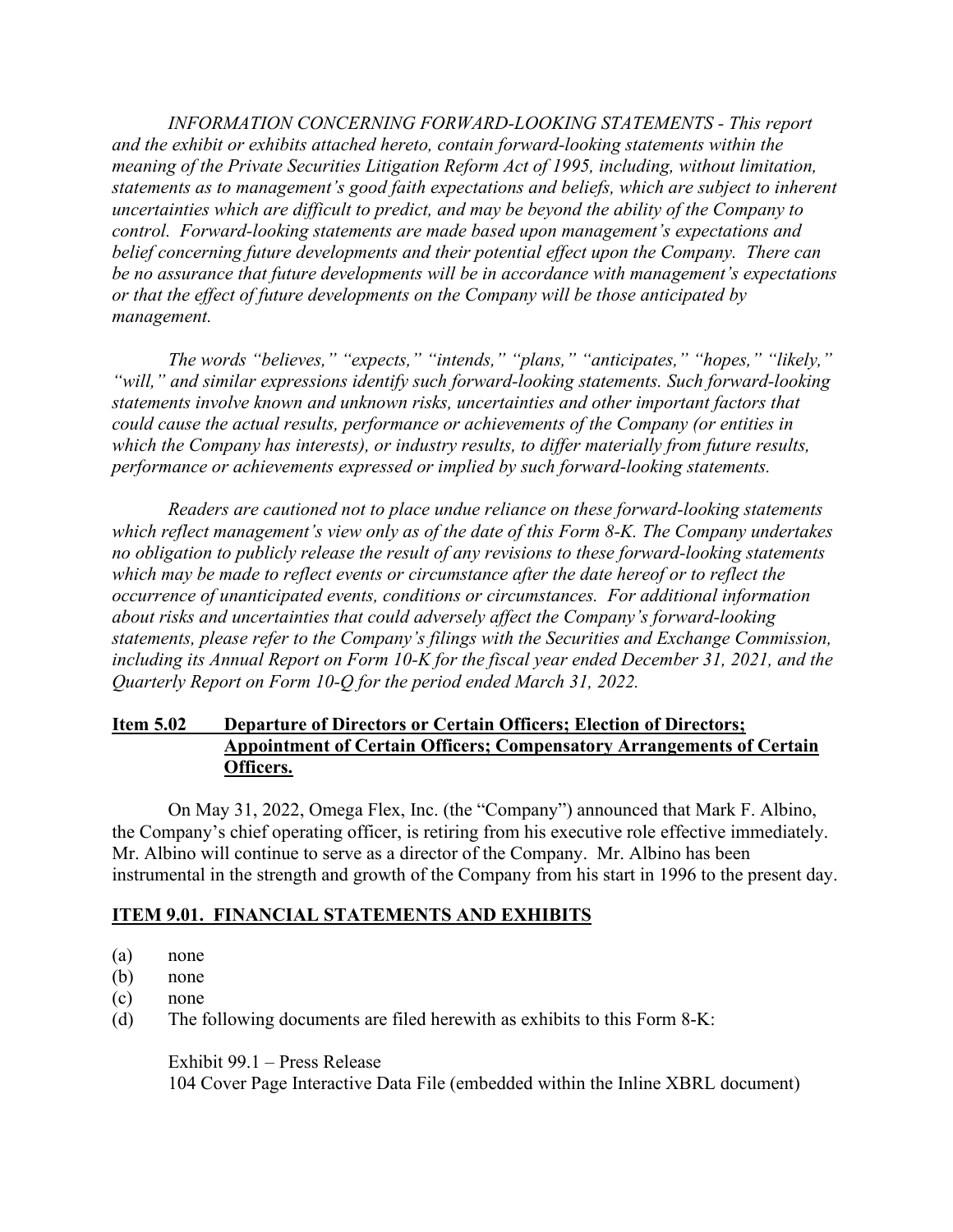#### **SIGNATURES**

In accordance with the requirements of the Securities Exchange Act of 1934, the registrant has caused this report to be signed on its behalf by the undersigned, thereunto duly authorized.

#### **OMEGA FLEX, INC.** (Registrant)

Date: June 1, 2022 By: /s/ Kevin R. Hoben Kevin R. Hoben Chairman and Chief Executive Officer